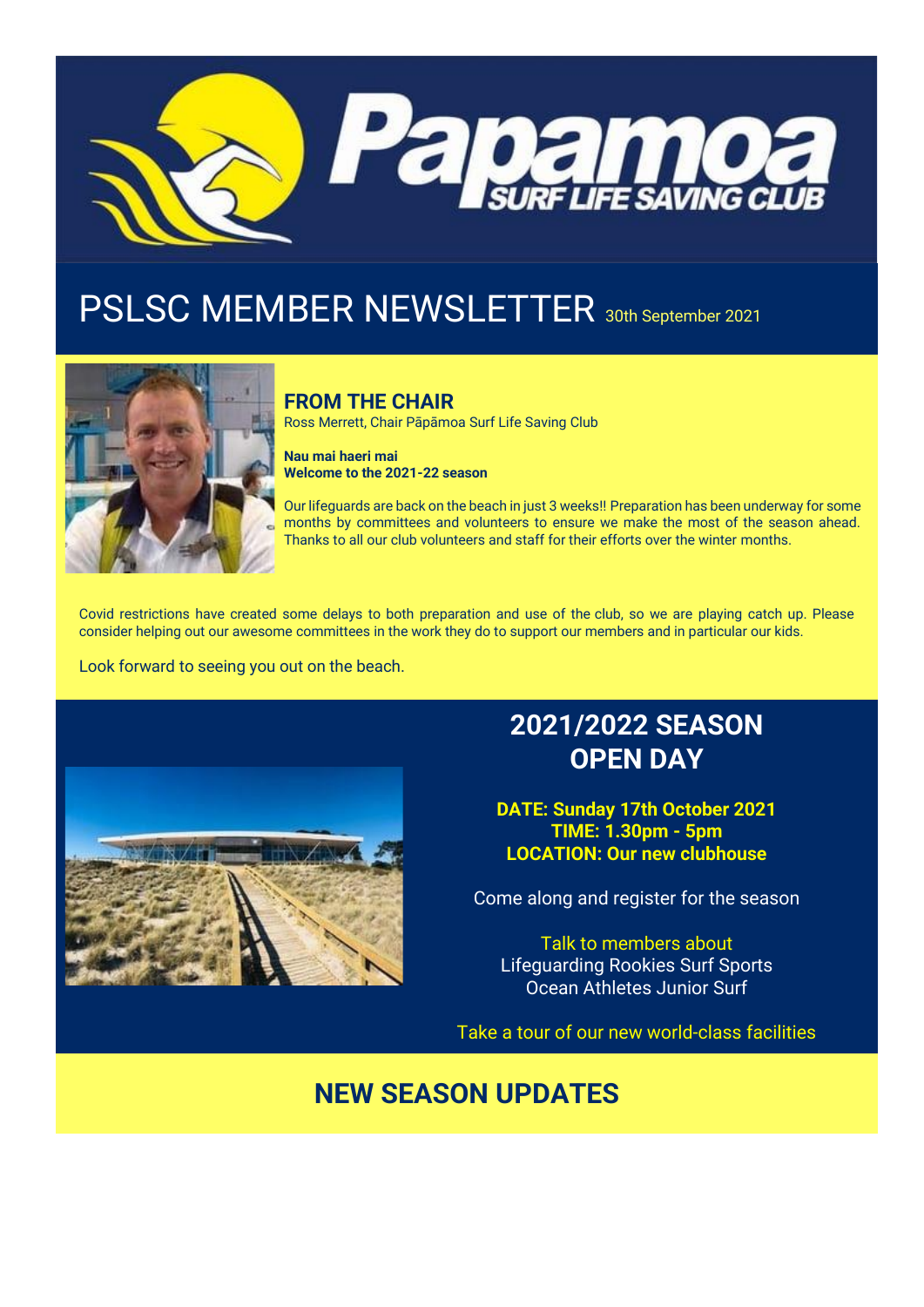

### **Our New Clubhouse**

No doubt many of you will have seen our stunning new clubhouse from the outside and are desperate to take a look inside and get your hands on all the great new gear and facilities.

The committees are working hard to establish opportunities to introduce and induct members into our new facilities so **watch this space**. Please avoid entering operational areas of the facility until you have received a guided tour and/or an induction.

### **Club Nights**

With the new facility comes new opportunities, including club nights. Initially club nights will be fortnightly and move to weekly in the summer season. Members will have access to the club bar and we are hoping to bring in different food trucks each week. A BBQ will be available to use so feel free to bring your own food to cook or grab some fish and chips from across the road. We are now a licensed premises so you **cannot** BYO drinks, these can be purchased at the club bar at club prices.



### **Club nights start Friday 1st October from 5pm til late**

### **Community Associate Membership – NEW FOR THIS SEASON**

This year we are introducing a new membership called Community Associate Membership. For \$50 for the season, community members will be able to attend club nights and other club events. They will be able to access the club for drinks when club sessions are running, such as Sunday mornings during Junior Surf.

To become a community associate member, please **[click here](https://papamoalifeguards.co.nz/register)** to register on the website, and why not come along to our first club night this Friday 1st October.

### **Welcome New Staff**

To help ensure we can support our members and other potential users of our club, we have recently appointed two new part time staff to assist Nikki Heatley, our Administration Manager. These appointments are Steph Mardon as our Administration Assistant and Rebecca Silvester, our Communications Officer. Welcome aboard Steph and Rebecca. Both Steph and Rebecca are clubbies with children at the club, so you may already know of the great work these individuals do as volunteers.

### **Covid Level 2 – what does it mean for us?**

Club gatherings have been limited meaning club nights and other functions have not been able to proceed as planned during August and September. However, with the increase to 100 people in any single location, opportunities to meet in larger groups is now possible.

Remember these 5 simple rules around the club please:

- if you have flu like symptoms or feel unwell please stay away from the club and all club activities
- scan or sign in upon arrival
- maintain social/physical distancing (at least 1m) at all times, particularly indoors
- if meeting indoors, keep the room well ventilated
- limit the number of members using our closed in spaces at any one time, e.g. showers/changing/training rooms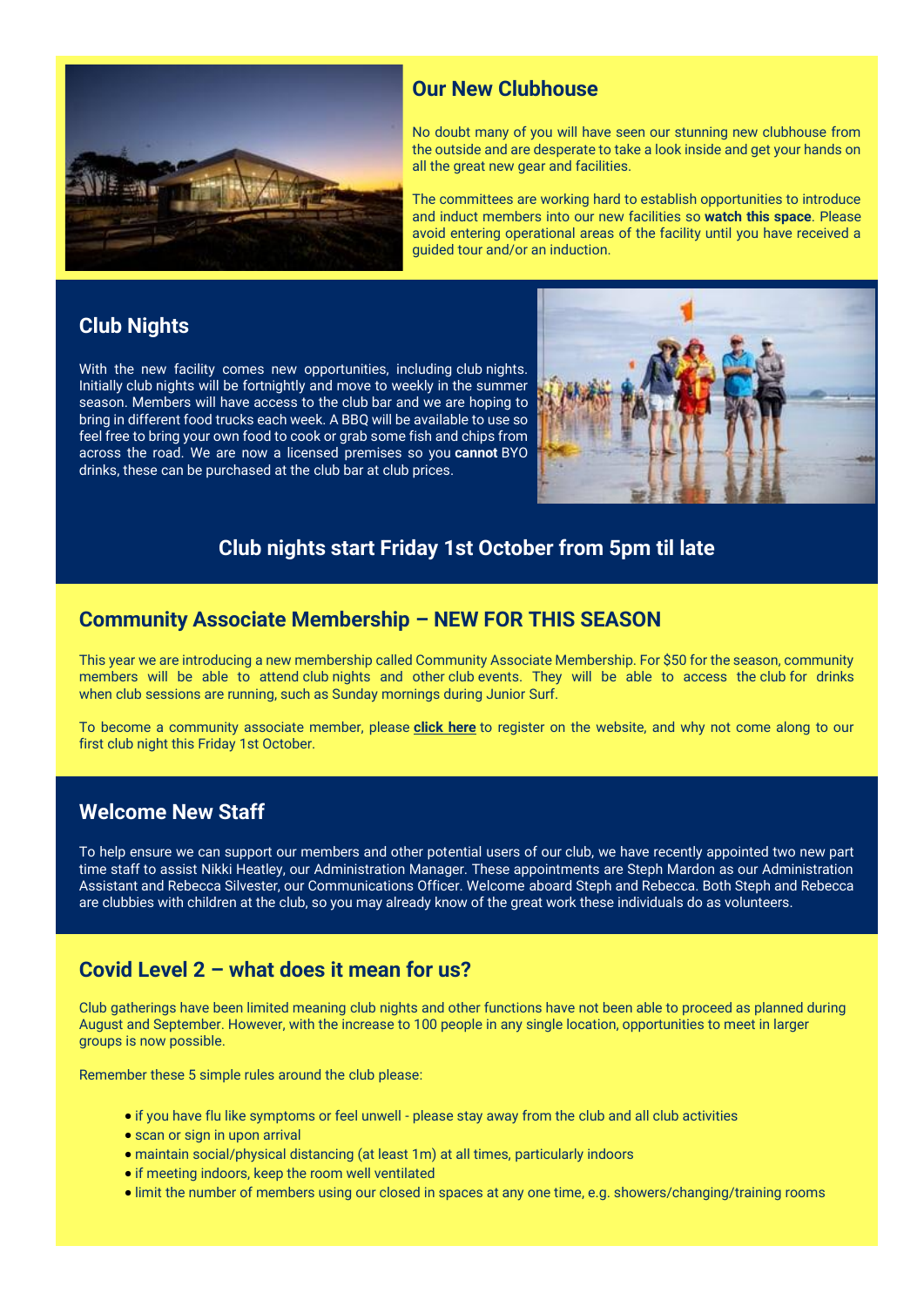## **LIFEGUARDING**

All lifeguards must complete a refresher each season to make sure we are up to date, to 'refresh' our memory and learn about any changes. This includes both theory and practical courses.



#### **Theory Refreshers**

**[Click here](https://papamoalifeguards.co.nz/lifeguarding)** to visit our website and complete the theory course. A club laptop will be made available during the practical refreshers if the theory refresher is unable to be completed at home.

#### **Practical Refreshers**

Practical refreshers will be held in October for CPR, first aid, run-swim-run and tube rescue. Keep an eye on the **[Lifeguarding](https://www.facebook.com/groups/475572635954916)  [facebook group page](https://www.facebook.com/groups/475572635954916)** for updates.



#### **New Courses**

VHF course to be held on 13th & 14th November email **[info@papamoalifeguards.co.nz](https://papamoasurfclub.friendlymanager.com/editor/info@papamoalifeguards.co.nz)** to confirm your place on the course.

First Aid Level 2 – these will start up as soon as we move to Covid alert level 1.

Lifeguard Award courses – the first course is underway with the exam taking place on 16th October. More lifeguard award courses will be available later in the year.

#### **Patrols**

The Lifeguard Committee have started contacting members via phone, email and messenger to talk about the patrol season. Please take the time to complete the patrol survey online via the **[Lifeguarding facebook group page.](https://www.facebook.com/groups/475572635954916)**



## **ROOKIES**

The new Rookie season kicks off on 7th November at 10am with new instructors Marama Mateparae and Andrew King. The course is open for 12 and 13 year olds (as at 1st October). There is no charge for this programme.

Our Rookies Programme provides a vital bridge between Junior Surf and Senior Lifeguarding. It is an educational programme that introduces children to a higher level of lifeguarding skills such as first aid, CPR, communication (radio and other) and patrolling. Ultimately, growing them into our lifeguards of the future*.*

**Pre-requisites:** 

- Be able to swim 200m in a pool in under 4mins 50secs
- Be a member of PSLSC
- Be able to participate in four weekend patrols to accumulate at least 12 hours of lifeguarding experience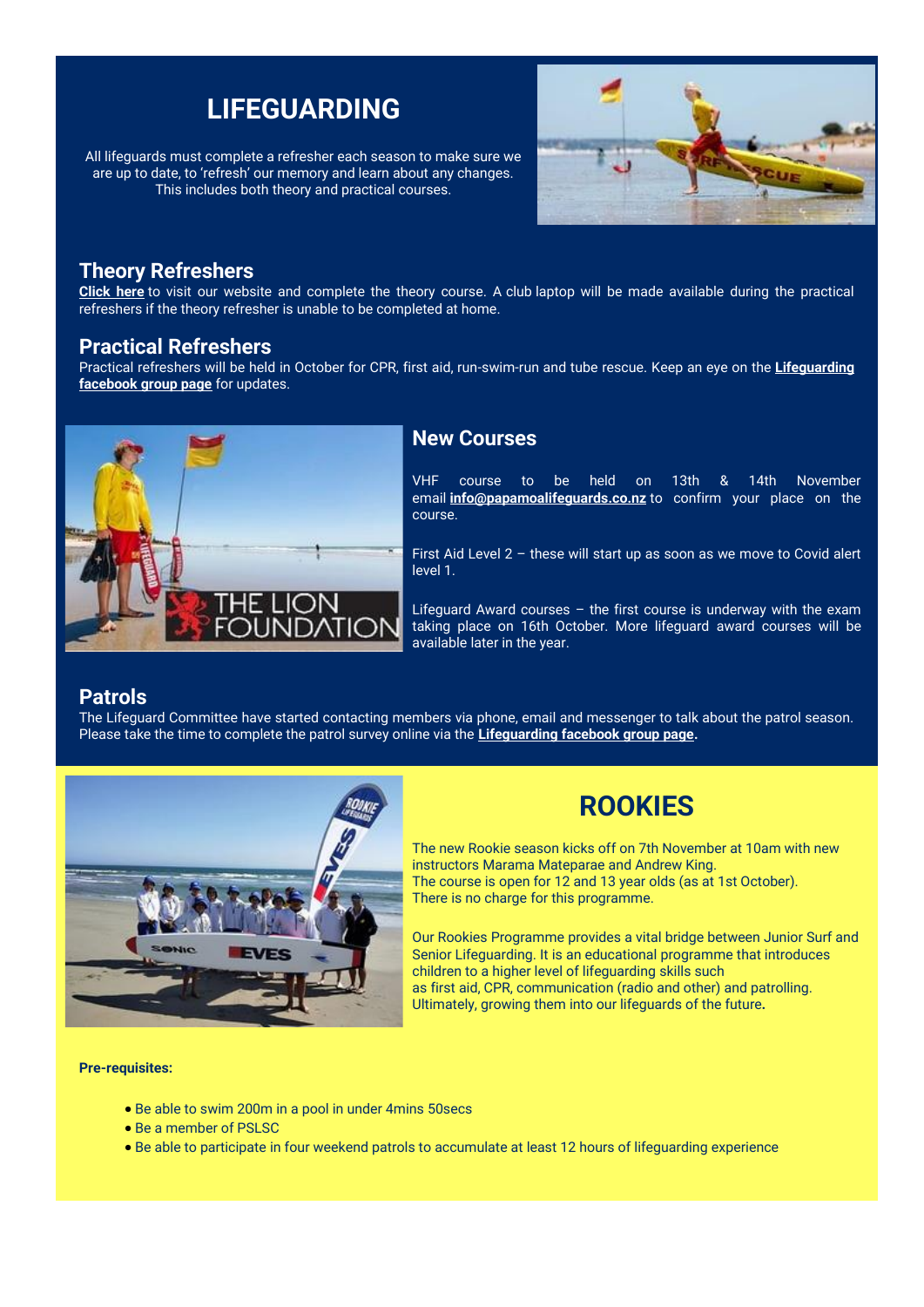#### **[Click here](https://papamoalifeguards.co.nz/lifeguarding/rookie-junior-lifeguarding)** to register for Rookies

*Note: please tick the junior surf box if you are already a junior surf member.*

### **Rookies introduction/registration meeting Tuesday 5th October at 5pm**

### **Eves Hot Pink Walk**

To support our sponsor, Eves, our Rookies are required to help marshal the annual Eves Hot Pink Walk taking place on Wednesday 20th October at 5.30pm.

We require 15 Rookies to help marshal this event. So dust off your uniform and sign up for a fun evening. The Rookies will need to be accompanied by an adult.

The Breast Cancer Support Service Tauranga Trust supports workers who have been through breast cancer. The Hot Pink Walk aims to fundraise and raise awareness of breast cancer.





## **OCEAN DEVELOPMENT**

The Ocean Development Programme is for the under 9 and above age groups who are attending Junior Surf on Sundays and looking to develop the skills required to be involved in the Ocean Athletes Programme.



## **OCEAN ATHLETES**

Our Ocean Athletes Programme is for all 10-13 year olds (as of the 1st October) looking to extend the skills developed in our Junior Surf Programme and to compete at Oceans 2022 in February 2022. During Ocean Athletes, participants will learn and develop a variety of skills including beach, surf swim and board.

For more details about our Ocean Programmes, email **[oceans@pāpāmoalifeguards.co.nz](mailto:oceans@p%C4%81p%C4%81moalifeguards.co.nz)** or **[click here](https://papamoalifeguards.co.nz/surf-sports)** to visit our website.



## **JUNIOR SURF**

**Welcome to the 2021/2022 Pāpāmoa Junior Surf Season**

**Everything is ready for our most successful Junior Surf season yet. Our new world-class clubhouse has lots of space, new gear and we can't wait to see you all on the beach!!**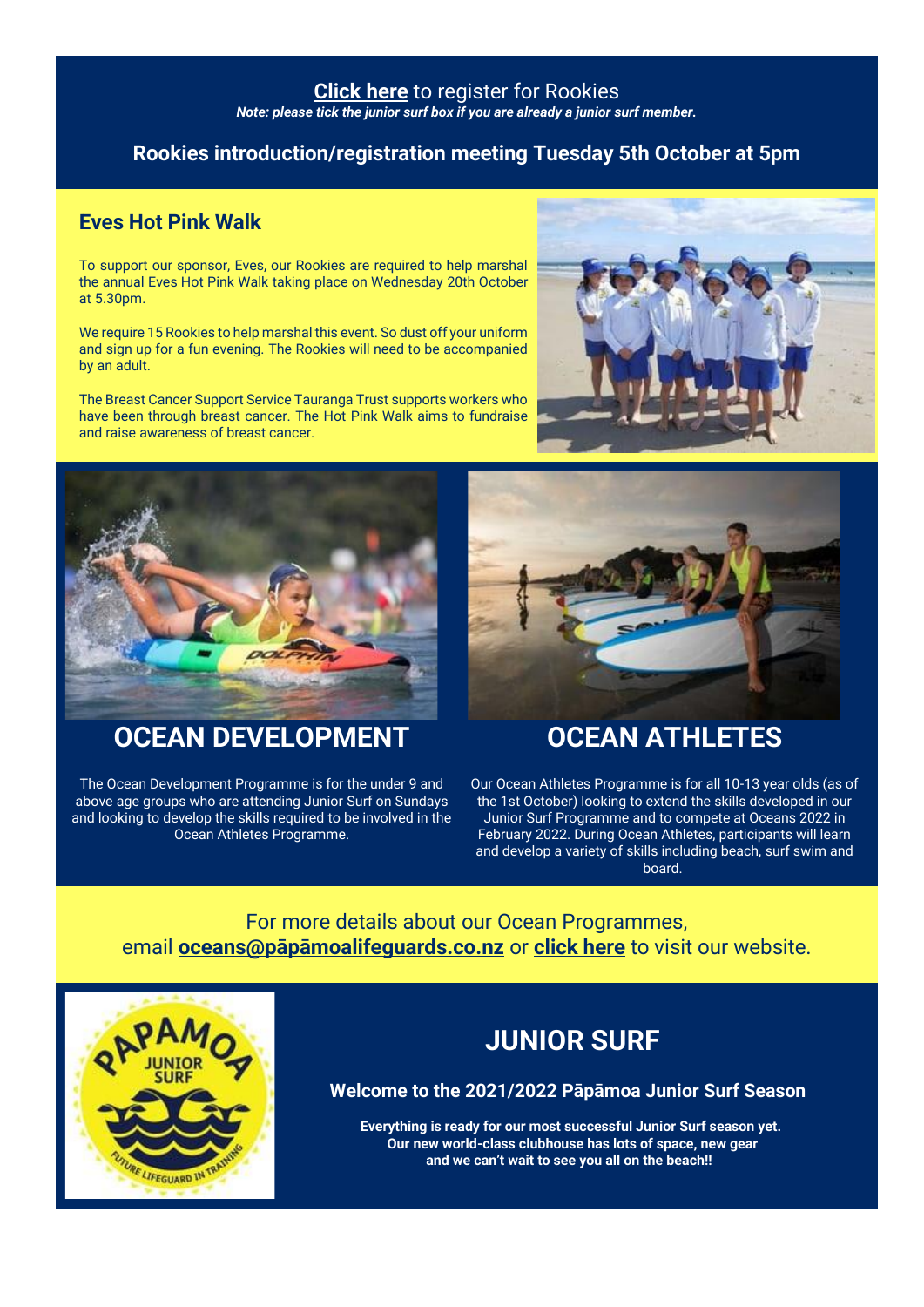#### We are always looking for volunteers to

- coach (no experience necessary, training support provided)
- help with the bbq
- join the committee

We will also need support with our big season open day on October 17th, promoting our club to the wider community and encouraging more members to join.

If you would like to volunteer or find out more about what is involved, email **[info@pāpāmoalifeguards.co.nz](http://info@xn--ppmoalifeguards-9xbb.co.nz/)** or **[click here](https://papamoalifeguards.co.nz/junior-surf)** to visit our website.



## 2021/2022 Junior Surf Season Calendar

| <b>Re-registrations</b>                          | Open now                                                                    | Invoices have been sent out                                                                                                                                                          |
|--------------------------------------------------|-----------------------------------------------------------------------------|--------------------------------------------------------------------------------------------------------------------------------------------------------------------------------------|
| <b>New Registrations Open</b>                    | Friday 1 <sup>st</sup> October                                              | Visit www.pāpāmoalifeguards.co.nz<br>to register online                                                                                                                              |
| Pāpāmoa Surf Club<br><b>Open Day</b>             | Sunday 17 <sup>th</sup> October<br>1.30pm - 5pm<br>At the Päpämoa Surf Club | Register for the season<br>Existing members will be on hand to<br>talk about Junior Surf, Oceans Athletes,<br>Rookies, Surf Sports, Lifeguarding and our<br>new community membership |
| Last day for 2021                                | Sunday 19th December                                                        | Santa will arrive in style!                                                                                                                                                          |
| First day for 2022                               | Sunday 9th January                                                          | Welcome back to the beach                                                                                                                                                            |
| <b>Junior Surf Carnival</b>                      | Sunday 23rd January                                                         | Clubs from across the Eastern Region are<br>invited to compete against their fellow<br>Junior Surf athletes<br>For under 8s and above                                                |
| <b>Club Champs</b><br>and last day of the season | Sunday 6th March                                                            | A highlight of the season for our Nippers to<br>earn medals and showcase what they've<br>learnt throughout the season                                                                |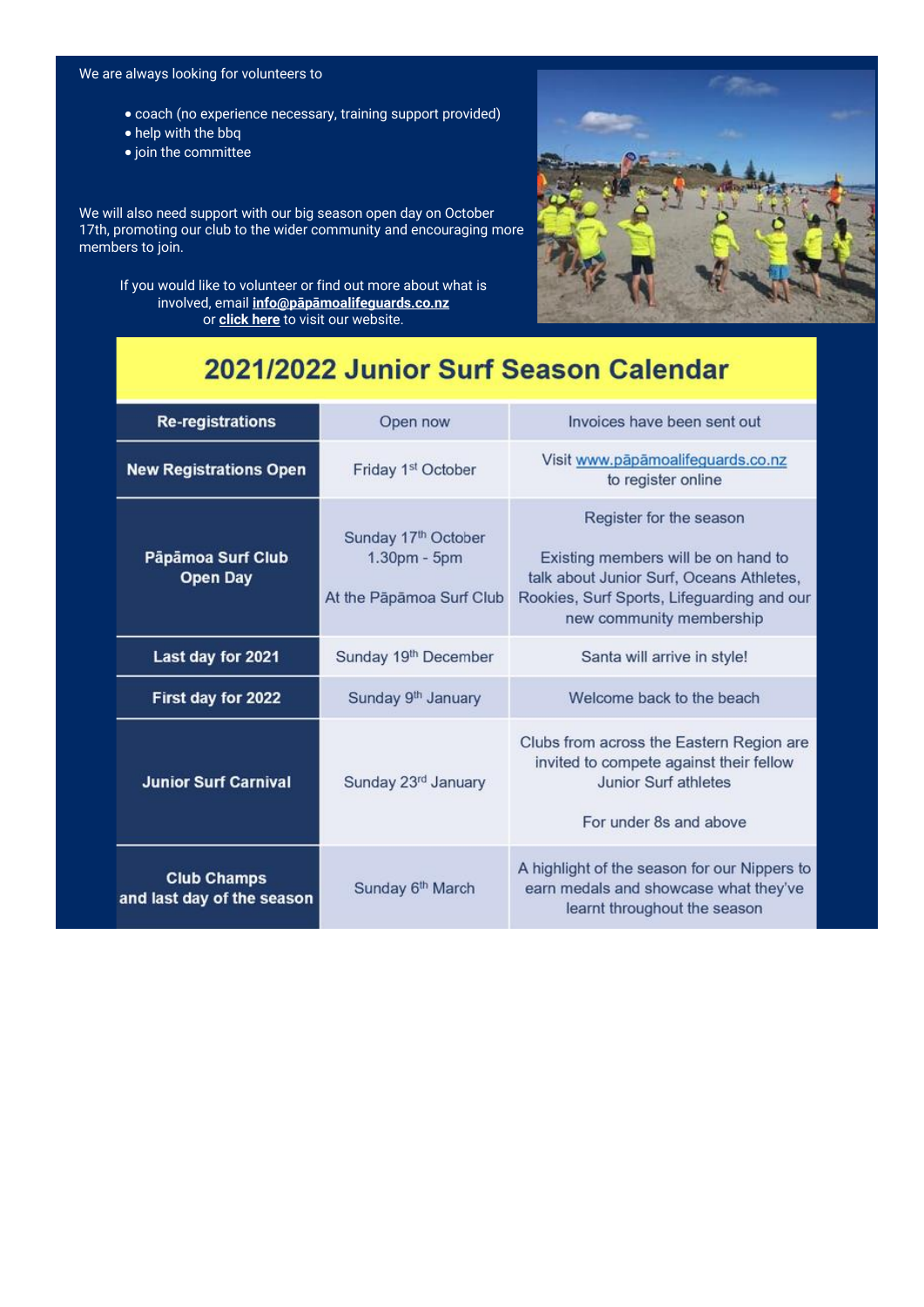

## **2021/2022 Carnivals & Events**

| <b>Eastern Region</b><br><b>Pool Champs</b><br>Rotorua | Saturday 9th October<br><b>Seniors &amp; Masters</b><br>Sunday 10 <sup>th</sup> October<br>Under 11s/12s/13s/14s | The Surf Sport season begins for the<br>Eastern Region with their annual pool<br>championships                        |
|--------------------------------------------------------|------------------------------------------------------------------------------------------------------------------|-----------------------------------------------------------------------------------------------------------------------|
| <b>National Pool Champs</b><br>Hamilton                | Friday 29th to<br>Sunday 31st October                                                                            | The first national Surf Sports event<br>for the season                                                                |
| <b>Omanu Carnival</b><br>Omanu                         | Sunday 28 <sup>th</sup> November                                                                                 | First Eastern Regional carnival of the<br>season for under 8s and above                                               |
| <b>BOP Champs</b><br>Ohope                             | Sunday 12 <sup>th</sup> December                                                                                 | Eastern Regional carnival<br>for under 8s and above                                                                   |
| Pāpāmoa Junior Surf<br><b>Carnival</b><br>Pāpāmoa      | Sunday 23rd January                                                                                              | Eastern Regional carnival<br>for under 8s and above<br>An opportunity to showcase our new club!                       |
| <b>Eastern Regional</b><br><b>Champs</b><br>Waihi      | Saturday 12th &<br>Sunday 13th February                                                                          | The first big event of the season<br>for our Ocean Athletes<br>For under 10s and above                                |
| Oceans 2022<br>Mount Maunganui                         | Thursday 24th to<br>Sunday 27th February                                                                         | The largest Junior Surf Life Saving event<br>in New Zealand for Ocean Athletes<br>For under 10s and above             |
| Pāpāmoa Club Champs<br>Pāpāmoa                         | Sunday 6th March                                                                                                 | A highlight of the season for our Nippers to<br>earn medals and showcase what they've<br>learnt throughout the season |